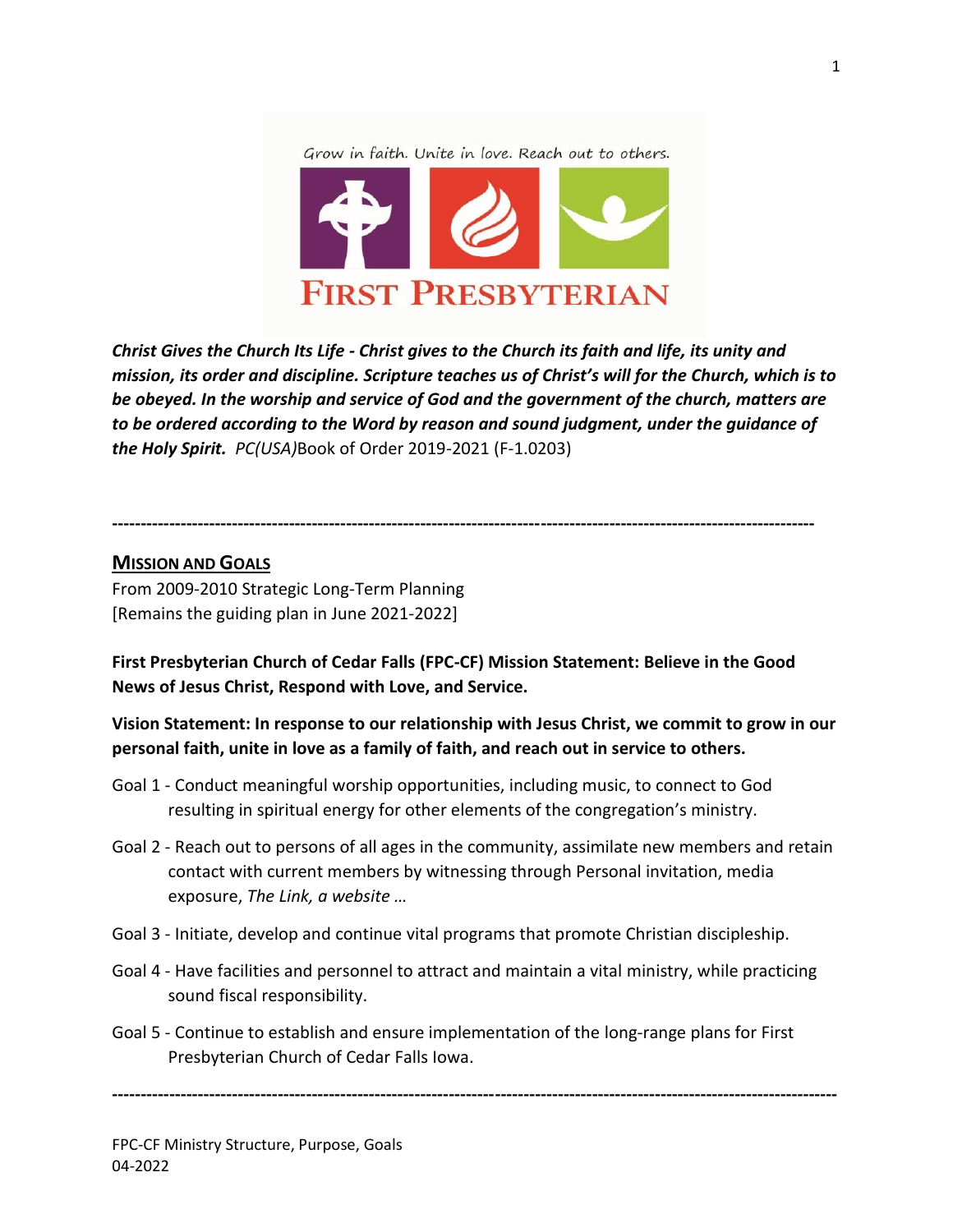#### **Session**

The session shall have responsibility for governing the congregation and guiding its witness to the sovereign activity of God in the world, so that the congregation is and becomes a community of faith, hope, love, and witness. PC(USA)Book of Order 2019-2021 (G-3.0201)

### **Ministry Teams Structure & Purpose**

### **Congregational Ministry Team**

- 1. Adult Ministry
	- a. To provide opportunities for adult growth in personal faith and understanding of discipleship.
- 2. Children Youth and Families Ministry
	- a. To nurture the spiritual growth of the children, youth and families of our congregation. Encourage children and youth to support local and global organizations through mission work and fundraising.
- 3. Worship and Music Team:
	- a. Conduct meaningful worship opportunities, including music, to connect to God resulting in spiritual energy for other elements of the congregation's ministry.
	- b. Design worship services that nurture and enhance the congregation's spiritual life.

## **Community Ministry Team**

- 1. Mission
	- a. First Presbyterian Church of Cedar Falls recognizes that to support God's work in our community and world we must reach out to others through a targeted use of our donation of time and money.
	- b. As a congregation we unite in local mission to provide clothing, food and shelter for those in need.
- 2. Evangelism and Outreach
	- a. We actively support the community through outreach, evangelism, and mission activities.
- 3 College Ministry
	- a. Support the religious needs of the college student community.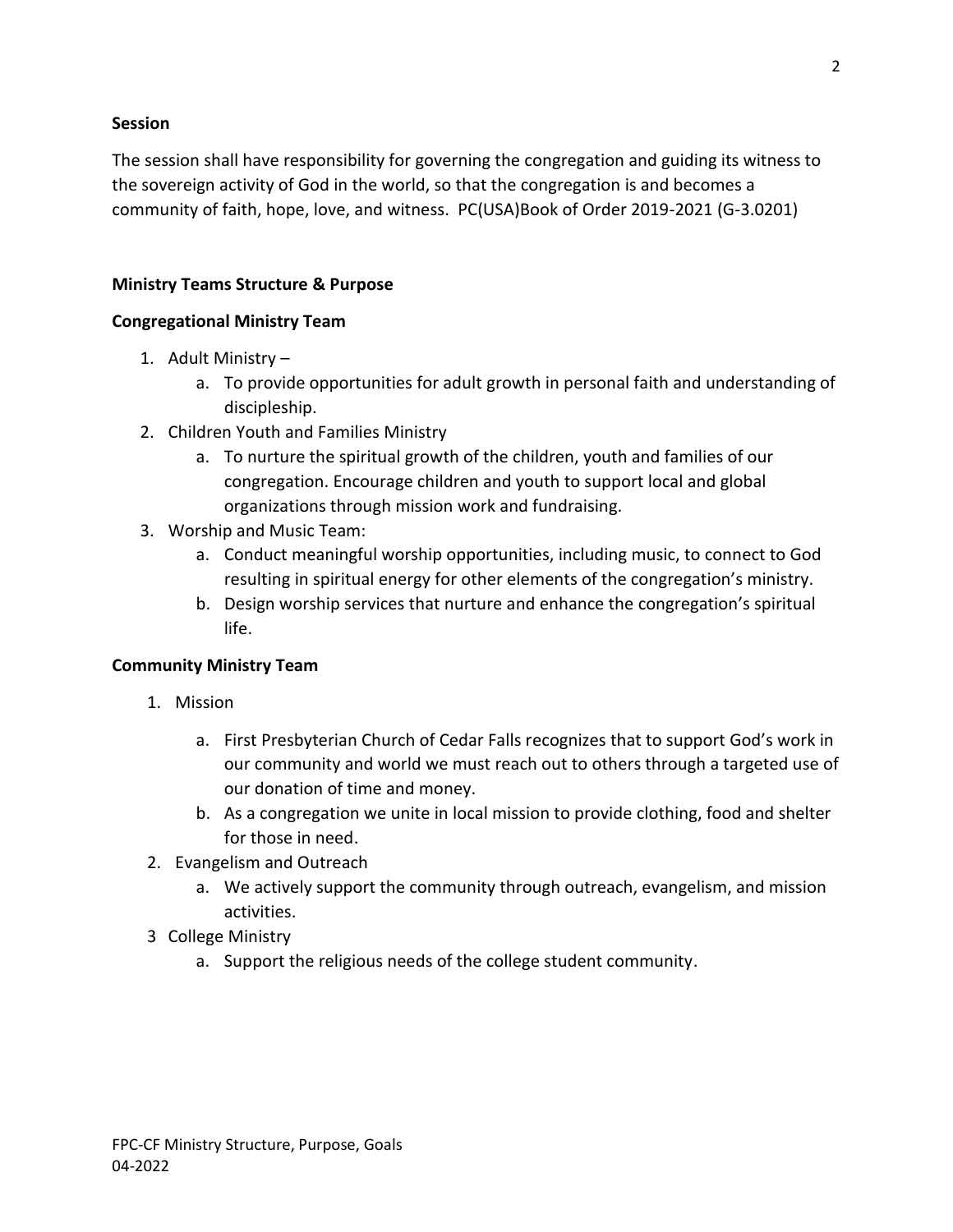**Corporate Ministry Team -** Assure the infrastructure of the church facility and operation is physically and fiscally sound and functional for carrying out our ministry.

- 1. Personnel Committee**:** *Responsible to the Session for oversight and guidance for employment of nonordained staff, with concern for equal employment opportunity, fair employment practices, personnel policies, and the annual review of the adequacy of compensation for all staff, including all employees.* PC(USA)Book of Order 2019-21(G-3.0201.)
	- a. Support and assist the staff and employees in their ministry to the congregation.
	- b. Annual review of the compensation and benefits for Church Staff with recommendations to session.
	- c. Annual review of job position, needs for each staff and work plan.
	- *d.* Guiding Principles adopted to further guide our decision-making in support of the people who serve as Pastors staff/employees, in our church, we borrowed from the Theology Statement of PC(USA) Board of Pensions: *The Church, as the Body of Christ, is rightly committed to a ministry of wholeness and compassionate care…we demonstrate abundant life to the world as a community of faith, hope, love, and witness. We call people to varied forms of service and covenant to support them so they may devote their best gifts and energies to the work of God's kingdom.*
	- 2 Stewardship and Finance
		- a. Provide financial oversight of church expenses while maintaining accountability and transparency of all church financial accounts and transactions.
		- b. Prepare the annual financial report and budget for Session approval.
		- c. Provide financial reports to Session and Ministry Teams prior to each Session meeting.
		- d. Conduct periodic and financial reviews of all church savings and checking accounts.
		- e. Provide oversight of the Scholarship Committee
		- f. Provide oversight of the Investment Committee.
		- g. Conduct an annual financial campaign and special fundraising campaigns as necessary.
- 3. Properties Committee
	- a. Purpose is to make the building attractive to passersby and welcoming to all those who enter.
	- b. We strive to maximize the utilization of the building by all those who share our ministry and mission in outreach in Christ's name and to our community.